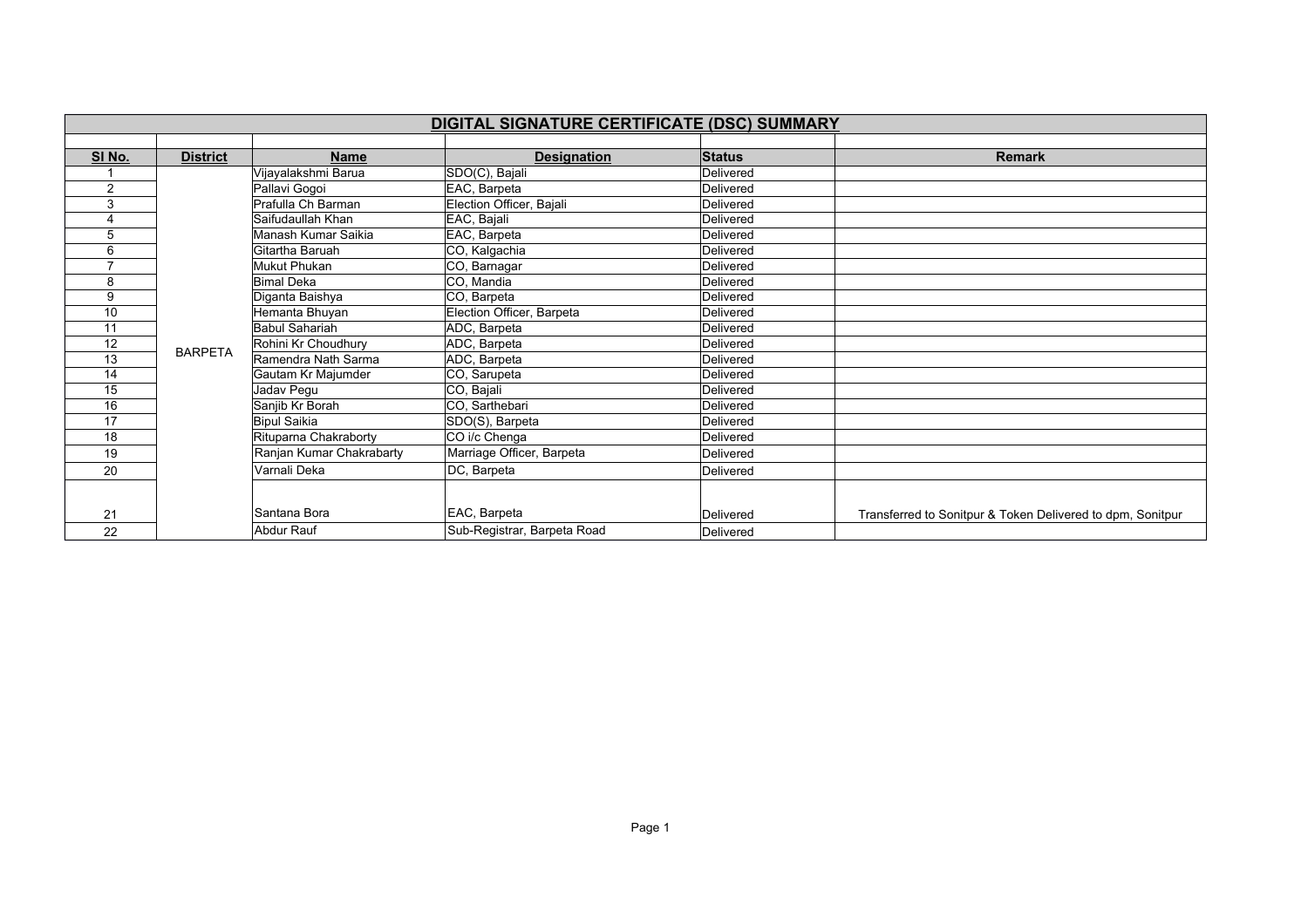|                | DIGITAL SIGNATURE CERTIFICATE (DSC) SUMMARY |                                   |                                                                       |                              |                                                                                               |  |  |  |
|----------------|---------------------------------------------|-----------------------------------|-----------------------------------------------------------------------|------------------------------|-----------------------------------------------------------------------------------------------|--|--|--|
|                |                                             |                                   |                                                                       |                              |                                                                                               |  |  |  |
| SI No.         | <b>District</b>                             | <b>Name</b>                       | <b>Designation</b>                                                    | <b>Status</b>                | <b>Remark</b>                                                                                 |  |  |  |
|                |                                             | Nitya Binod Warie                 | Election Officer, Bongaigaon                                          | Delivered                    |                                                                                               |  |  |  |
| $\overline{2}$ |                                             | Pallav Jyoti Nath                 | EAC, Bongaigaon                                                       | Delivered                    |                                                                                               |  |  |  |
| 3              |                                             | Mrs Chandra Devi                  | ADC, Bongaigaon                                                       | Delivered                    |                                                                                               |  |  |  |
|                |                                             | Kishor Thakuria                   | ADC, Bongaigaon                                                       | Delivered                    |                                                                                               |  |  |  |
| 5              |                                             | Dhruba Jyoti Das                  | EAC, Bijni                                                            | Delivered                    |                                                                                               |  |  |  |
| 6              |                                             | Gakul Chandra Brahma              | Election Officer, Bijni                                               | Delivered                    |                                                                                               |  |  |  |
|                |                                             | Nabajyoti Ojha                    | CO, Srijangram                                                        | Delivered                    |                                                                                               |  |  |  |
| 8              |                                             | Smt Kanta Das                     | CO, Boitamari                                                         | Delivered                    |                                                                                               |  |  |  |
|                |                                             |                                   |                                                                       |                              | Transferred as Under Secretary to the Govt Of Assam, AR &                                     |  |  |  |
| 9              |                                             | Gautam Das                        | Sr EAC, Bongaigaon                                                    | Delivered                    | <b>Training Department</b>                                                                    |  |  |  |
| 10             |                                             | Sanjeev Kr Sharma                 | CO, Bongaigaon                                                        | Delivered                    |                                                                                               |  |  |  |
| 11             | <b>BONGAIGAON</b>                           | Rajatandu Barman                  | ADC, Bongaigaon                                                       | Returned to<br><b>AMTRON</b> | Transferred from Bongaigaon Dist and joined as Joint Secretary,<br>Welfare & Dev Of Tea Tribe |  |  |  |
| 12             |                                             | Mrs Ashrumoni Malakar             | Election Officer, North Salmara, Abhayapuri                           | Delivered                    |                                                                                               |  |  |  |
| 13             |                                             | Saranga Pani Sharma               | SDO, Civil, North Salmara, Abhayapuri                                 | Delivered                    |                                                                                               |  |  |  |
| 14             |                                             | Kuldip Hazarika                   | EAC, Bongaigaon                                                       | Delivered                    | Transferred to Cachar Dist. As Udarband, CO                                                   |  |  |  |
| 15             |                                             | <b>Biswajit Pegu</b>              | DC, Bongaigaon                                                        | Delivered                    |                                                                                               |  |  |  |
| 16             |                                             | Monita Borgohain                  | ADC, Bongaigaon                                                       | Delivered                    |                                                                                               |  |  |  |
| 17<br>18       |                                             | Manoranjan Das<br>Gautam Kr Sarma | Sub-Registrar, North Salmara, Abhayapuri<br>Sub-Registrar, Bongaigaon | Delivered<br>Delivered       | Mail Ack<br>Mail Ack                                                                          |  |  |  |
|                |                                             |                                   |                                                                       |                              |                                                                                               |  |  |  |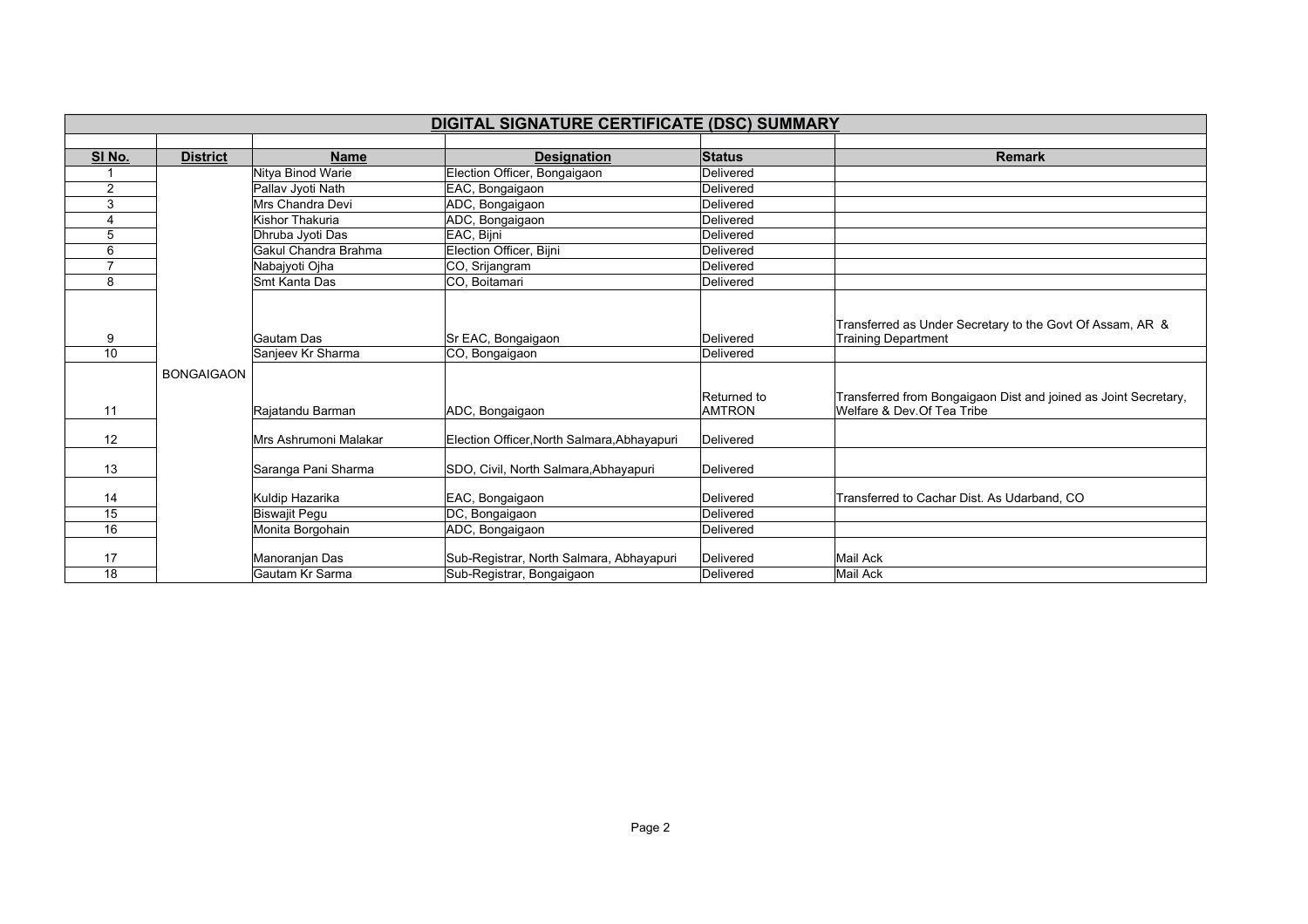| DIGITAL SIGNATURE CERTIFICATE (DSC) SUMMARY |                 |                                                |                                            |                        |                                                                                                                                                |  |
|---------------------------------------------|-----------------|------------------------------------------------|--------------------------------------------|------------------------|------------------------------------------------------------------------------------------------------------------------------------------------|--|
|                                             |                 |                                                |                                            |                        |                                                                                                                                                |  |
| SI No.                                      | <b>District</b> | <b>Name</b>                                    | <b>Designation</b>                         | <b>Status</b>          | <b>Remark</b>                                                                                                                                  |  |
|                                             |                 | Ajit Narayan Hazarika                          | ADC, Goalpara                              | Delivered              |                                                                                                                                                |  |
| $\overline{2}$                              |                 | Banti Talukdar                                 | EAC, Goalpara                              | Delivered              |                                                                                                                                                |  |
| 3                                           |                 | <b>Bhupesh Ch Das</b>                          | ADC, Goalpara                              | Delivered              |                                                                                                                                                |  |
| 4<br>5                                      |                 | <b>Biswajit Goswami</b><br>Dhiman Kr Choudhury | Election Officer, Goalpara<br>CO, Balijana | Delivered<br>Delivered | Revoked dated 17/2/15 & reinstalled on 18/2/15<br>Due to blocked token error; Revoked and reissued<br>A new token; Revoked Again dated 30/3/15 |  |
| 6                                           | <b>GOALPARA</b> | Firdous Alam Sheikh                            | CO, Lakhipur                               | Delivered              |                                                                                                                                                |  |
| $\overline{7}$                              |                 | Monjit Borkakoti                               | CO, Matia                                  | Delivered              |                                                                                                                                                |  |
| 8                                           |                 | Pranab Dutta Goswami                           | CO, Dudhnoi                                | Delivered              |                                                                                                                                                |  |
| 9                                           |                 | Preety Lekha Deka                              | EAC, Goalpara                              | Delivered              |                                                                                                                                                |  |
| 10                                          |                 | Sazad Zaman Hazarika                           | ADC, Goalpara                              | Delivered              |                                                                                                                                                |  |
| 11                                          |                 | Shyamanta Rabi Bara                            | CO, Rangjuli                               | Delivered              |                                                                                                                                                |  |
| $\overline{12}$                             |                 | Asim Sarma                                     | ADC, Goalpara                              | Delivered              | Revoked 30/3/15                                                                                                                                |  |
| 13                                          |                 | Mohen Saikia                                   | ADC, Goalpara                              | Delivered              |                                                                                                                                                |  |
| 14                                          |                 | Jugal Singh Boro                               | Sub-Registrar, Goalpara                    | <b>At AMTRON</b>       |                                                                                                                                                |  |
| 15                                          |                 | Priyaranjan Patowary                           | Sub-Registrar, Goalpara                    | <b>At AMTRON</b>       |                                                                                                                                                |  |
| $\mathbf{1}$                                |                 | Bandana Dutta Tamuly                           | ADC, Tinsukia                              | Delivered              |                                                                                                                                                |  |
| $\overline{2}$                              |                 | Arup Arandhara                                 | ADC, Tinsukia                              | Delivered              |                                                                                                                                                |  |
| 3                                           |                 | Mrs Swapna Dutta Deka                          | ADC, Tinsukia                              | Delivered              |                                                                                                                                                |  |
| 4                                           |                 | Susanta Kumar Dutta                            | Election Officer, Tinsukia                 | Delivered              |                                                                                                                                                |  |
| 5                                           |                 | Diganta Saikia                                 | ADC, Tinsukia                              | Delivered              |                                                                                                                                                |  |
| 6                                           |                 | Puru Gupta                                     | DC, Tinsukia                               | Delivered              |                                                                                                                                                |  |
| 7                                           |                 | Lakshmanan S                                   | SDO, Sadiya                                | Delivered              |                                                                                                                                                |  |
| 8                                           |                 | Adil Khan                                      | SDO, Margherita                            | Delivered              |                                                                                                                                                |  |
| 9                                           |                 | Sultana Akhtara Ahmed                          | EAC, Tinsukia                              | Delivered              |                                                                                                                                                |  |
| 10                                          |                 | Nandita Roy Gohain                             | EAC, Tinsukia                              | Delivered              |                                                                                                                                                |  |
| 11                                          | <b>TINSUKIA</b> | Dilip Terang                                   | EAC, Margherita                            | Delivered              |                                                                                                                                                |  |
| $\overline{12}$                             |                 | Rintu Chandra Boro                             | EAC, Tinsukia                              | Delivered              |                                                                                                                                                |  |
| $\overline{13}$                             |                 | Jagadish Brahma                                | Election Officer, Margherita               | Delivered              |                                                                                                                                                |  |
| 14                                          |                 | Dhrubajyoti Borah                              | CO, Tinsukia                               | Delivered              |                                                                                                                                                |  |
| 15                                          |                 | Pallab Mazumdar                                | CO, Doomdooma                              | Delivered              | Transferred to Dhubri<br>Token submitted 10/4/15 and delivered to edpm dhubri 8/5/15                                                           |  |
| 16                                          |                 | Pranab Kumar Bora                              | CO, Margherita                             | Delivered              |                                                                                                                                                |  |
| 17                                          |                 | Nayanjyoti Bhagawati                           | CO, Doomdooma                              | Delivered              |                                                                                                                                                |  |
| 18                                          |                 | Pradip Kumar Gogoi                             | ADC, Tinsukia                              | Delivered              |                                                                                                                                                |  |
| 19                                          |                 | Chinmoy Gharphalia                             | Sr. Sub-Registrar, Tinsukia                | Delivered              |                                                                                                                                                |  |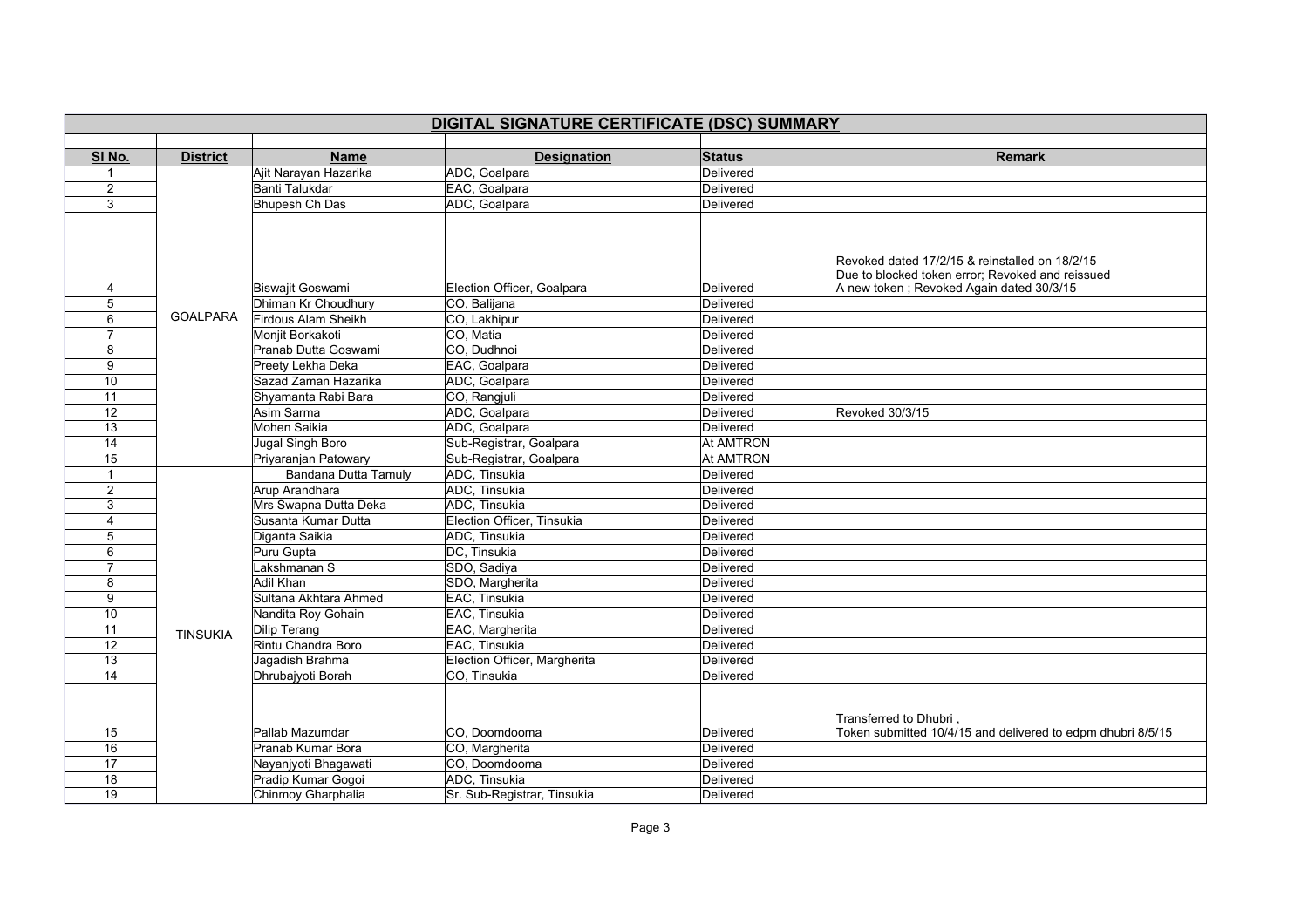|                 | DIGITAL SIGNATURE CERTIFICATE (DSC) SUMMARY |                          |                               |                      |               |  |
|-----------------|---------------------------------------------|--------------------------|-------------------------------|----------------------|---------------|--|
| SI No.          | <b>District</b>                             | <b>Name</b>              | <b>Designation</b>            | <b>Status</b>        | <b>Remark</b> |  |
| $\mathbf{1}$    |                                             | Dhiren Hazarika          | ADC, Sivasagar                | Delivered            |               |  |
| 2               |                                             | Palash Ranjan Gharphalia | ADC, Sivasagar                | Delivered            |               |  |
| 3               |                                             | Binoy Krishna Barua      | ADC, Sivasagar                | Delivered            |               |  |
| 4               |                                             | Mauchumi Barua           | SDO, Nazira                   | Delivered            |               |  |
| 5               |                                             | Rajib Thapa              | CO, Sapekhati                 | Delivered            |               |  |
| 6               |                                             | Tapan Kr Gohain          | CO, Sivasagar                 | Delivered            |               |  |
| $\overline{7}$  |                                             | Dhiraj Das               | CO, Sonari                    | Delivered            |               |  |
| 8               |                                             | Dimba Nath Morang        | ADC, Sivasagar                | Delivered            |               |  |
| 9               |                                             | Arpan Kr Saikia          | ADC, Sivasagar                | Delivered            |               |  |
| 10              |                                             | Aswini Kr Doley          | Election Officer, Sivasagar   | Delivered            |               |  |
| $\overline{11}$ |                                             | Pankaj Kr Deka           | CO, Nazira                    | Delivered            |               |  |
| 12              | <b>SIVASAGAR</b>                            | Narnarayan Nath          | SDO, Sonari                   | Delivered            |               |  |
| $\overline{13}$ |                                             | Sanjeev Kr Barhoi        | CO. Demow                     | Delivered            |               |  |
| 14              |                                             | Moushumi Chetia          | EAC, Sonari                   | Delivered            |               |  |
| 15              |                                             | Virendra Mittal          | DC, Sivasagar                 | Delivered            |               |  |
| 16              |                                             | <b>Gurnel Singh</b>      | Election Officer, Sivasagar   | Delivered            |               |  |
| $\overline{17}$ |                                             | Pronab Jit Kakoty        | CO, Amguri                    | Delivered            |               |  |
| 18              |                                             | Dipu Kumar Deka          | Election Officer, Nazira      | Delivered            |               |  |
| $\overline{19}$ |                                             | Ramkumar S               | Asst. Commissioner, Sivasagar | Delivered            |               |  |
| 20              |                                             | Syed Md. Zahid Chistie   | SDO(c), Nazira                | Delivered            |               |  |
| 21              |                                             | Nayana Borah             | EAC, Sivasagar                | Delivered            |               |  |
| $\overline{22}$ |                                             | Syed Sultan Giasuddin    | Deputy Registrar, Sivasagar   | Delivered            |               |  |
| 23              |                                             | <b>Tilendra Sonowal</b>  | Sub-Registrar, Sonari         | Delivered            |               |  |
| 1               |                                             | Arundhuti Narah Mipun    | EAC, Dhemaji                  | Delivered            |               |  |
| 2               |                                             | <b>Bhaskar Pegu</b>      | ADC, Dhemaji                  | Delivered            |               |  |
| 3               |                                             | Dharma Kanta Mili        | ADC, Dhemaji                  | Delivered            |               |  |
| 4               |                                             | Monuj Kumar Boruah       | CO, Jonai                     | Delivered            |               |  |
| 5               |                                             | Mridul Kr. Das           | Election Officer, Dhemaji     | Delivered            |               |  |
| 6               |                                             | <b>Utpal Borah</b>       | CO, Dhemaji                   | Delivered            |               |  |
| 7               | <b>DHEMAJI</b>                              | Atul Kumar Sarma         | SDO(C), Jonai                 | Delivered            |               |  |
| 8               |                                             | Monuranjan Payeng        | EAC, Jonai                    | Delivered            |               |  |
| 9               |                                             | Ranjit Konwar            | CO, Sissiborgaon              | Delivered            |               |  |
| 10              |                                             | Nirmali Baruah           | EAC, Dhemaji                  | Delivered            |               |  |
| 11              |                                             | Ajit Kumar Bordoloi      | DC, Dhemaji                   | Delivered            |               |  |
| $\overline{12}$ |                                             | Surjya Kamal Borah       | EAC, Dhemaji                  | Delivered            |               |  |
| 13              |                                             | Pankaj Kumar Nagbanshi   | CO, Gogamukh                  | <b>Under Process</b> |               |  |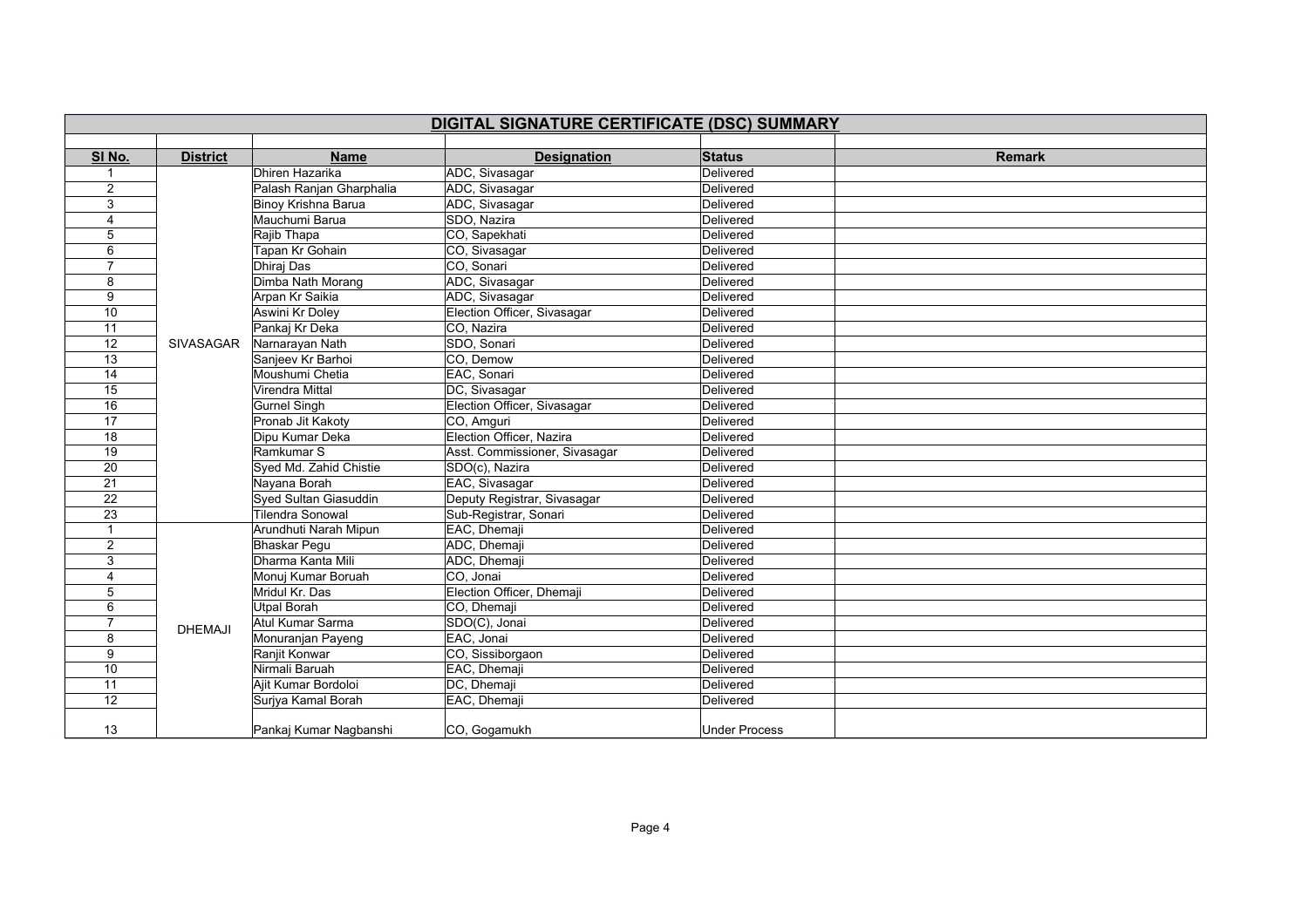|                | DIGITAL SIGNATURE CERTIFICATE (DSC) SUMMARY |                           |                             |               |                                 |  |  |
|----------------|---------------------------------------------|---------------------------|-----------------------------|---------------|---------------------------------|--|--|
|                |                                             |                           |                             |               |                                 |  |  |
| SI No.         | <b>District</b>                             | <b>Name</b>               | <b>Designation</b>          | <b>Status</b> | <b>Remark</b>                   |  |  |
|                |                                             | Dr. Ashraful Amin         | CO, Dalgaon                 | Delivered     |                                 |  |  |
| $\overline{2}$ |                                             | <b>Banashree Nath</b>     | ADC, Darrang                | Delivered     |                                 |  |  |
| 3              |                                             | Bidyut Bikash Bhagawati   | CO, Mangaldai               | Delivered     |                                 |  |  |
|                |                                             |                           |                             |               |                                 |  |  |
| 4              |                                             | Dr. Bijoya Choudhury      | ADC, Darrang                | Delivered     | Token Lost reissued on 06/07/15 |  |  |
| 5              |                                             | Naren C Basumatary        | CO, Sipajhar                | Delivered     |                                 |  |  |
| 6              | <b>DARRANG</b>                              | Nayan Kr Pathak           | CO, Mangaldai               | Delivered     |                                 |  |  |
|                |                                             |                           |                             |               |                                 |  |  |
|                |                                             | Pinkie Borgoyari          | EAC, Darrang                | Delivered     | Revoked due to blocked token    |  |  |
| 8              |                                             | Rahul Chandra Das         | Election Officer, Mangaldai | Delivered     |                                 |  |  |
| 9              |                                             | Razvee Hussain            | ADC, Darrang                | Delivered     |                                 |  |  |
| 10             |                                             | Manali Jain               | EAC, Mangaldai              | Delivered     |                                 |  |  |
| 11             |                                             | Madhabi Kalita            | Sr Sub Registrar            | Delivered     |                                 |  |  |
|                |                                             | <b>Esther Kathar</b>      | EAC, Guwahati               | Delivered     |                                 |  |  |
| $\overline{2}$ |                                             | Suswapna Kakoty           | CO(A), Guwahati             | Delivered     |                                 |  |  |
| 3              |                                             | Bharat B D Choudhury      | ADC, Guwahati               | Delivered     |                                 |  |  |
|                |                                             | Rajib Prakash Baruah      | ADC, Guwahati               | Delivered     |                                 |  |  |
| 5              |                                             | Mukta Nath Saikia         | ADC, Guwahati               | Delivered     |                                 |  |  |
| 6              |                                             | Pulak Patqiri             | CO, Azara                   | Delivered     |                                 |  |  |
|                |                                             | Dhruba Jyoti Das          | ADC, Guwahati               | Delivered     |                                 |  |  |
| 8              | <b>KAMRUP M</b>                             | Chinmoy Nath              | CO, Dispur                  | Delivered     |                                 |  |  |
| 9              |                                             | Kshitish Chandra Pequ     | CO, Chandrapur              | Delivered     |                                 |  |  |
| 10             |                                             | Sharmistha Borah          | EAC, Guwahati               | Delivered     |                                 |  |  |
| 11             |                                             | Karabi Saikia Karan       | CO, Sonapur                 | Delivered     |                                 |  |  |
| 12             |                                             | Prasanta Protim Kathkotia | CO(A), Dispur               | Delivered     |                                 |  |  |
| 13             |                                             | <b>Fakharuddin Ahmed</b>  | ADC, Guwahati               | Delivered     |                                 |  |  |
| 14             |                                             | Madhaiyaan Angamuthu      | DC, Guwahati                | Delivered     |                                 |  |  |
| 15             |                                             | Lakhinandan Saharia       | CO, Guwahati                | Delivered     |                                 |  |  |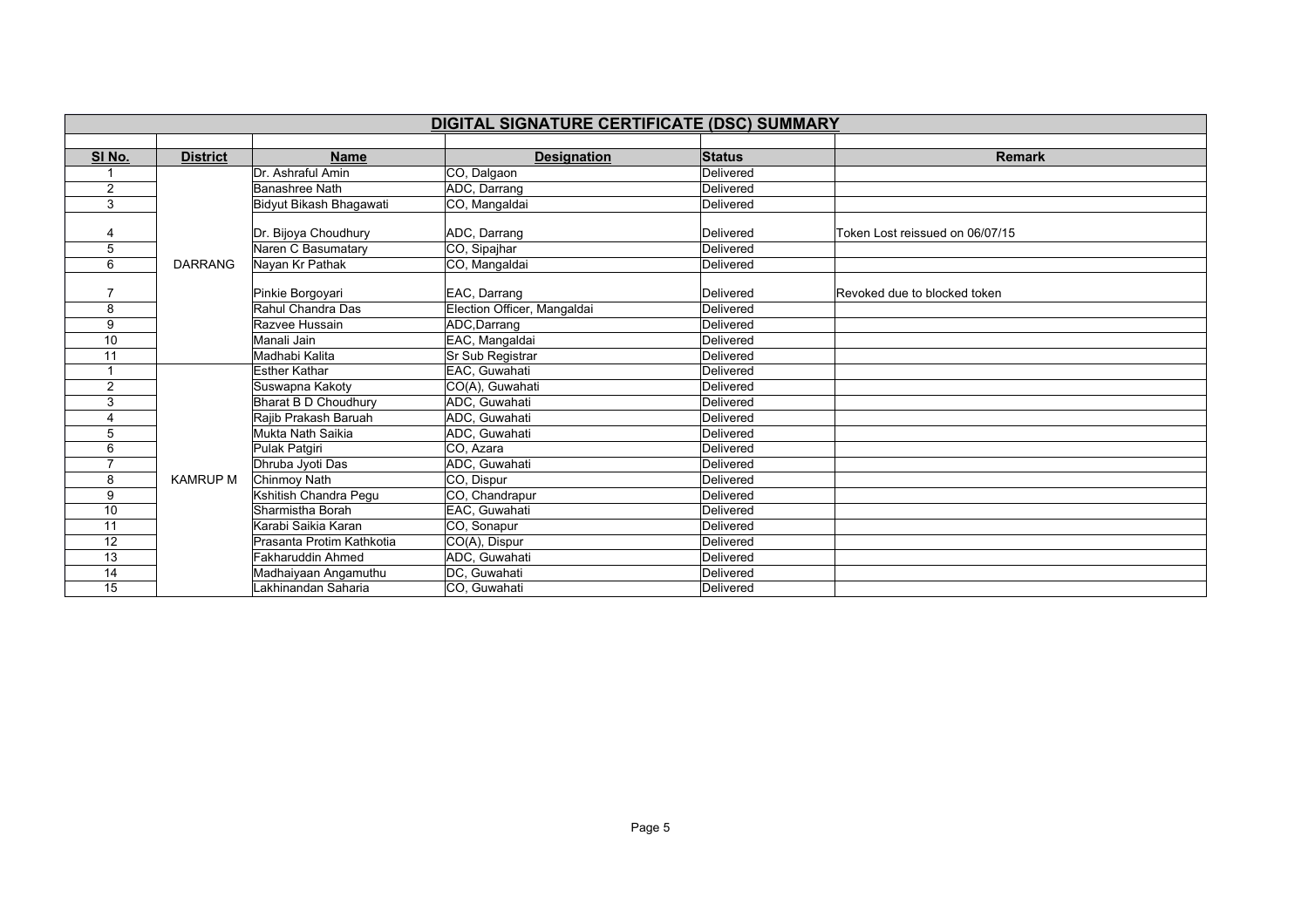|                | DIGITAL SIGNATURE CERTIFICATE (DSC) SUMMARY |                                        |                                 |                        |                                                                         |  |  |
|----------------|---------------------------------------------|----------------------------------------|---------------------------------|------------------------|-------------------------------------------------------------------------|--|--|
|                |                                             |                                        |                                 |                        |                                                                         |  |  |
| SI No.         | <b>District</b>                             | <b>Name</b>                            | <b>Designation</b>              | <b>Status</b>          | <b>Remark</b>                                                           |  |  |
|                |                                             | Dipak Kumar Handique                   | ADC, Amingaon                   | Delivered              |                                                                         |  |  |
| $\overline{2}$ |                                             | Sangita Saikia                         | Executive Magistrate, Amingaon  | Delivered              |                                                                         |  |  |
| 3              |                                             | Prasanta Borkakati                     | CO, Chaygaon                    | Delivered              |                                                                         |  |  |
| 4              |                                             | Pulak Mahanta                          | CO. Goroimari                   | Delivered              |                                                                         |  |  |
| 5              |                                             | Atonu Sarma                            | Election Officer, Amingaon      | Delivered              |                                                                         |  |  |
| 6              |                                             | Kamal Kr Baishya                       | ADC, Amingaon                   | Delivered              |                                                                         |  |  |
| $\overline{7}$ |                                             | Suranjana Senapati                     | CO(A) & EAC, Amingaon           | Delivered              |                                                                         |  |  |
| 8              |                                             | Kamaljit Talukdar                      | CO & EAC, Palashbari            | Delivered              |                                                                         |  |  |
| 9              |                                             | <b>Gunajit Roy Choudhury</b>           | CO, Hajo                        | Delivered              |                                                                         |  |  |
| 10             |                                             | Jatin Bora                             | CO, North Guwahai               | Delivered              |                                                                         |  |  |
| 11             |                                             | Ranveer Bora                           | CO. Chamaria                    | Delivered              |                                                                         |  |  |
| 12             |                                             | <b>Basudev Das</b>                     | ADC, Amingaon                   | Delivered              |                                                                         |  |  |
| 13             |                                             | Siddhartha Goswami                     | CO, Boko                        | Delivered              |                                                                         |  |  |
| 14             |                                             | Hemashri Hazarika                      | EAC, Kamrup                     | Delivered              |                                                                         |  |  |
| 15             | <b>KAMRUP R</b>                             | Kailash Karthik N                      | Asstt. Commissioner, Kamrup     | Delivered              |                                                                         |  |  |
| 16             |                                             | Inamul Hussain                         | CO, Rangia                      | Delivered              |                                                                         |  |  |
| 17<br>18       |                                             | Anupam Choudhury<br>Pankaj Chakravarty | SDO(c), Rangia<br>CO, Palasbari | Delivered<br>Delivered | Transferred to Udalguri Dist. And token handed over<br>To udalguri edpm |  |  |
|                |                                             |                                        |                                 |                        |                                                                         |  |  |
| 19             |                                             | Indrani Laskar                         | CO, Nagarbera                   | Delivered              | Transferred to Sonitpur Dist.& Token delivered to edpm sonitpur         |  |  |
| 20             |                                             | Pranjal Kr Das                         | EAC, Amingaon                   | Delivered              |                                                                         |  |  |
| 21             |                                             | Mohorsii Kashyap                       | CO, Kayan                       | Delivered              |                                                                         |  |  |
| 22             |                                             | <b>Bipul Kr Das</b>                    | CO, Kamalpur                    | Delivered              |                                                                         |  |  |
| 23             |                                             | Mriganka Choudhury                     | Election Officer, Rangia        | Delivered              |                                                                         |  |  |
| 24             |                                             | Md Dipti Islam                         | Sub-Registrar, Amingaon         | Delivered              |                                                                         |  |  |
| 25             |                                             | Ng Chandra Dhwaj Singha                | ADC, Amingaon                   | Delivered              |                                                                         |  |  |
| 26             |                                             | Nibedan Das Patowary                   | EAC, Kamrup                     | Delivered              |                                                                         |  |  |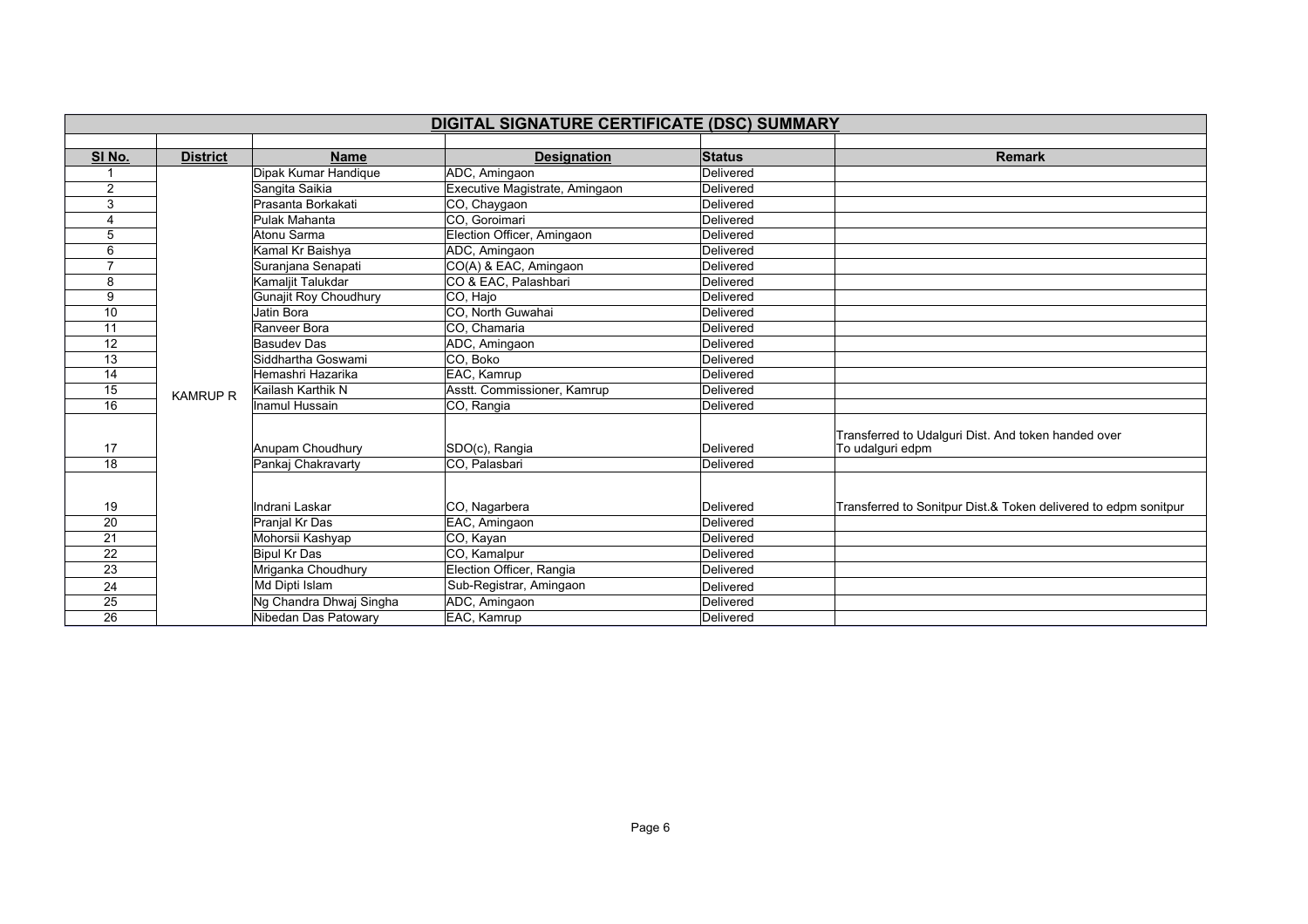|        | DIGITAL SIGNATURE CERTIFICATE (DSC) SUMMARY |                           |                                |               |        |  |  |  |
|--------|---------------------------------------------|---------------------------|--------------------------------|---------------|--------|--|--|--|
|        |                                             |                           |                                |               |        |  |  |  |
| SI No. | <b>District</b>                             | <b>Name</b>               | <b>Designation</b>             | <b>Status</b> | Remark |  |  |  |
|        |                                             | Khanindra Das             | CO, Teok                       | Delivered     |        |  |  |  |
| 2      |                                             | Dwijen Singh              | ADC, Jorhat                    | Delivered     |        |  |  |  |
| 3      |                                             | Samiran Bora              | CO, Jorhat East                | Delivered     |        |  |  |  |
|        |                                             | Arup Kr Sarma             | CO, Kamalabari                 | Delivered     |        |  |  |  |
| 5      |                                             | David K Timung            | ADC, Jorhat                    | Delivered     |        |  |  |  |
| 6      |                                             | Nandita Boruah            | EAC, Titabar                   | Delivered     |        |  |  |  |
|        |                                             | Anjanabh Chaliha          | ADC, Jorhat                    | Delivered     |        |  |  |  |
| 8      |                                             | Reena Mech                | ADC, Jorhat                    | Delivered     |        |  |  |  |
| 9      |                                             | Pradip Kumar Das          | ADC, Jorhat                    | Delivered     |        |  |  |  |
| 10     |                                             | Dr. Jayanta Kumar Goswami | CO. Titabar                    | Delivered     |        |  |  |  |
| 11     | <b>JORHAT</b>                               | <b>Utpal Doley</b>        | CO, Jorhat West                | Delivered     |        |  |  |  |
| 12     |                                             | Partha Pratim Bairagi     | Election Officer, Titabar      | Delivered     |        |  |  |  |
| 13     |                                             | Kabita Kakati Konwar      | EAC, Jorhat                    | Delivered     |        |  |  |  |
| 14     |                                             | <b>Babul Lekharu</b>      | ADC, Jorhat                    | Delivered     |        |  |  |  |
| 15     |                                             | Purobi Gogoi              | EAC, Jorhat                    | Delivered     |        |  |  |  |
| 16     |                                             | <b>Bidit Das</b>          | Election Officer, Jorhat       | Delivered     |        |  |  |  |
| 17     |                                             | Manvendra Pratap Singh    | SDO(c), Majuli                 | Delivered     |        |  |  |  |
| 18     |                                             | Anil Chandra Das          | EAC, Majuli                    | Delivered     |        |  |  |  |
| 19     |                                             | Gunajeet Kashyap          | Election Officer, Majuli       | Delivered     |        |  |  |  |
| 20     |                                             | Roshni Aparanji Korati    | SDO(c), Titabar                | Delivered     |        |  |  |  |
| 21     |                                             | Tarali Das                | CO, Mariani                    | Delivered     |        |  |  |  |
| 22     |                                             | Keerthi Jalli             | Assistant Commissioner, Jorhat | Delivered     |        |  |  |  |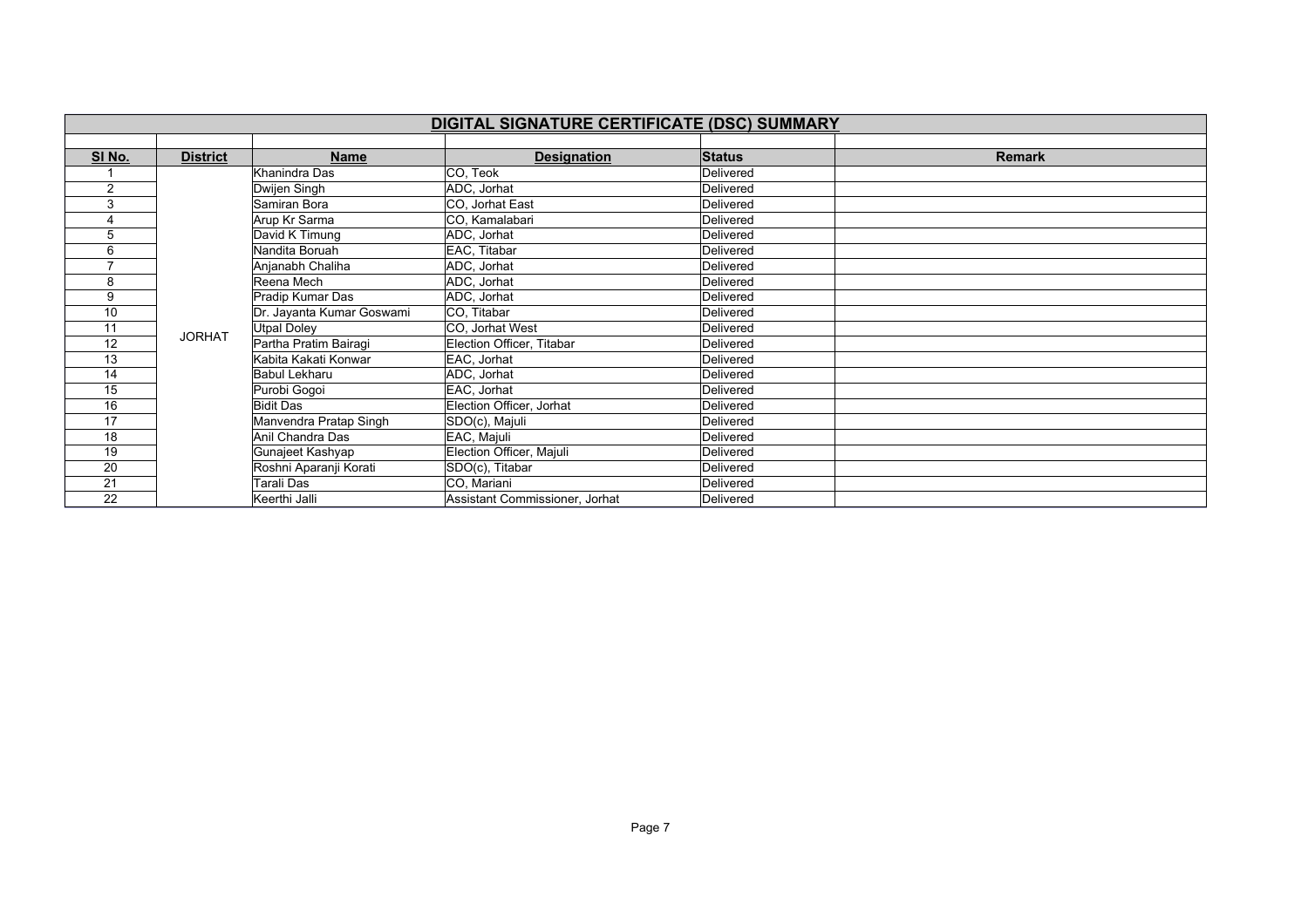| DIGITAL SIGNATURE CERTIFICATE (DSC) SUMMARY |                 |                         |                                      |               |                            |  |  |
|---------------------------------------------|-----------------|-------------------------|--------------------------------------|---------------|----------------------------|--|--|
|                                             |                 |                         |                                      |               |                            |  |  |
| SI No.                                      | <b>District</b> | <b>Name</b>             | <b>Designation</b>                   | <b>Status</b> | <b>Remark</b>              |  |  |
|                                             |                 | Pallav Gopal Jha        | SDO(C), Biswanath                    | Delivered     |                            |  |  |
| $\overline{2}$                              |                 | Liza Talukdar           | CO, Thelamara                        | Delivered     |                            |  |  |
| 3                                           |                 | Dr. Syed Tahidar Rahman | CO, Tezpur                           | Delivered     |                            |  |  |
| 4                                           |                 | Anusuya Sharma          | EAC, Tezpur                          | Delivered     |                            |  |  |
| 5                                           |                 | Md. Farid Ahmed         | ADC, Tezpur                          | Delivered     |                            |  |  |
| 6                                           |                 | Nurul Amin Laskar       | ADC, Tezpur                          | Delivered     |                            |  |  |
| $\overline{7}$                              |                 | Ms Laxmi Kutum          | CO, Naduar Sootea                    | Delivered     |                            |  |  |
|                                             |                 |                         |                                      |               |                            |  |  |
| 8                                           |                 | Dhruba Jyoti Hazarika   | CO. Chariduar                        | Delivered     | To Revoke(16/3/15) Revoked |  |  |
| 9                                           |                 | Lalit Gogoi             | DC, Sonitpur                         | Delivered     |                            |  |  |
|                                             |                 |                         |                                      |               |                            |  |  |
| 10                                          |                 | Gitanjali Dutta         | ADC, Tezpur                          | Delivered     | To Revoke(16/3/15) Revoked |  |  |
| 11                                          |                 | Prabir Kumar Dutta      | EAC, Tezpur                          | Delivered     |                            |  |  |
| 12                                          | <b>SONITPUR</b> | <b>Dulal Debnath</b>    | CO, Gohpur                           | Delivered     |                            |  |  |
| 13                                          |                 | Udayaditya Gogoi        | Election Officer, Tezpur             | Delivered     |                            |  |  |
| 14                                          |                 | Jadav Saikia            | ADC, Tezpur                          | Delivered     |                            |  |  |
| 15                                          |                 | Sanjoy Dutta            | SDO(C), Gohpur                       | Delivered     | Revoked 30/3/15            |  |  |
|                                             |                 |                         |                                      |               |                            |  |  |
| 16                                          |                 | Md Parvez Amin          | Election Officer, Biswanath Chariali | Delivered     |                            |  |  |
| 17                                          |                 | Tripurendra Pator       | CO. Biswanath Chariali               | Delivered     |                            |  |  |
| 18                                          |                 | Kulen Sarma             | CO, Halem                            | Delivered     |                            |  |  |
| 19                                          |                 | Rita Gogoi              | ADC, Tezpur                          | Delivered     |                            |  |  |
| 20                                          |                 | Jayanta Sarkar          | CO, Dhekiajuli                       | Delivered     |                            |  |  |
| 21                                          |                 | Rajib Kumar Dutta       | Sr Sub Registrar, Tezpur             | Delivered     |                            |  |  |
| 22                                          |                 | Parvez Ahmed            | Sub Registrar, Biswanath             | Delivered     |                            |  |  |
| 23                                          |                 | Himanjali Choudhury     | Sub Registrar, Sootea                | Delivered     |                            |  |  |
| 24                                          |                 | Rumi Begum              | Sub Registrar, Dhekiajuli            | Delivered     |                            |  |  |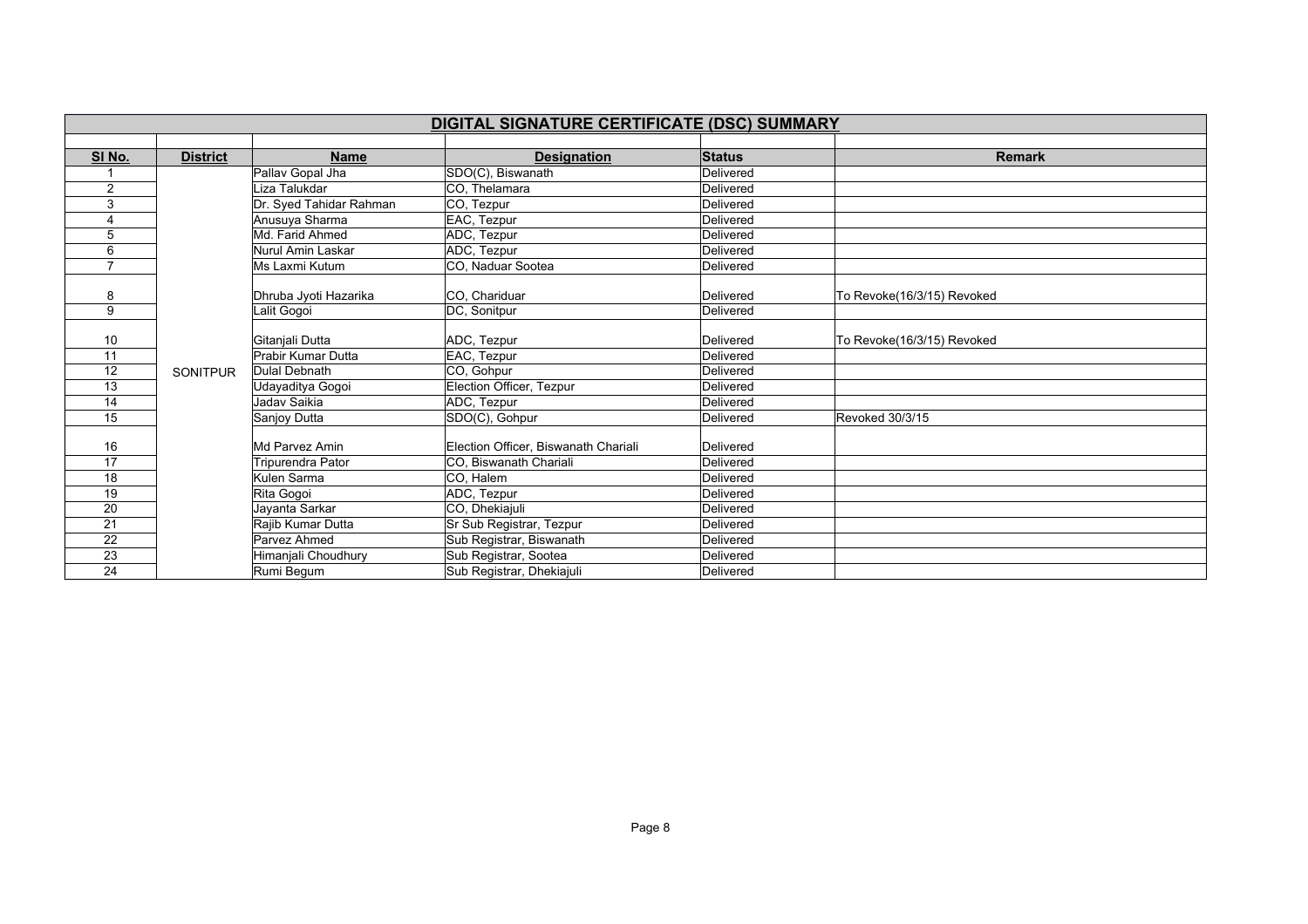|                 | DIGITAL SIGNATURE CERTIFICATE (DSC) SUMMARY |                               |                                 |                  |                                                                             |  |  |
|-----------------|---------------------------------------------|-------------------------------|---------------------------------|------------------|-----------------------------------------------------------------------------|--|--|
|                 |                                             |                               |                                 |                  |                                                                             |  |  |
| SI No.          | <b>District</b>                             | <b>Name</b>                   | <b>Designation</b>              | <b>Status</b>    | <b>Remark</b>                                                               |  |  |
|                 |                                             | <b>Bhogeswar Shyam</b>        | ADC, Dhubri                     | Delivered        |                                                                             |  |  |
| 2               |                                             | Satyajyoti Baruah             | CO, Bilasipara                  | Delivered        |                                                                             |  |  |
| 3               |                                             | Sabyasachi Kashyap            | CO, Golakganj                   | Delivered        |                                                                             |  |  |
| $\overline{4}$  |                                             | <b>Abul Laice Choudhury</b>   | CO, Dhubri                      | Delivered        |                                                                             |  |  |
| 5               |                                             | Abhijit Sinha                 | CO, Chapar                      | Delivered        | Transferred to Barpeta Dist.& Token submitted to edpm barpeta on<br>27/6/15 |  |  |
| 6               |                                             | Nazmul Hoque                  | CEO, Zila Parishad, Dhubri      | Delivered        |                                                                             |  |  |
| 7               |                                             | <b>NFH Hussain</b>            | ADC, Dhubri                     | Delivered        |                                                                             |  |  |
| 8               |                                             | Nazrul Islam                  | DC, Dhubri                      | Delivered        |                                                                             |  |  |
| 9               |                                             | Nivedita Laskar               | SDO(S), Dhubri                  | Delivered        |                                                                             |  |  |
| 10              |                                             | Dyotiva Bora                  | EAC, Dhubri                     | Delivered        |                                                                             |  |  |
| 11              | <b>DHUBRI</b>                               | Anuradha Adhikary Sarma       | SDO(c), Bilasipara              | Delivered        | Transferred to Morigaon Dist. And token handed<br>Over to Morigaon edpm     |  |  |
| 12              |                                             | Rajeshan Terang               | CO, Hatsingimari                | Delivered        |                                                                             |  |  |
| 13              |                                             | Ramen Ch Malakar              | PD DRDA, Dhubri                 | Delivered        |                                                                             |  |  |
| 14              |                                             | <b>Anant Lal Gyani</b>        | ADC, South Salmara              | <b>At AMTRON</b> | Transferred to Kamrup M                                                     |  |  |
| 15              |                                             | Dilip Kumar Bothra            | Election Officer, South Salmara | Delivered        |                                                                             |  |  |
| 16              |                                             | Diganta Das                   | Election Officer, Dhubri        | Delivered        |                                                                             |  |  |
| 17              |                                             | Parag Kumar Kakaty            | Election Officer, Bilasipara    | Delivered        |                                                                             |  |  |
| $\overline{18}$ |                                             | Abul Khair Ilias Noshim Ahmed | CO, South Salmara               | Delivered        |                                                                             |  |  |
| 19              |                                             | Dr. Debajit Khanikar          | ADC. Dhubri                     | Delivered        |                                                                             |  |  |
| 20              |                                             | Sorman Ali Ahmed              | SDO(c), Hatsingimari            | Delivered        |                                                                             |  |  |
| $\overline{21}$ |                                             | Palash Pratim Borah           | CO, Agomoni                     | Delivered        |                                                                             |  |  |
| $\overline{22}$ |                                             | Chayanika Thakuria            | EAC, Dhubri                     | Delivered        |                                                                             |  |  |
| 23              |                                             | Pranjit Kumar Wary            | SDO(S), Dhubri                  | Delivered        |                                                                             |  |  |
| $\mathbf{1}$    |                                             | Pranjit Gogoi                 | ADC, Morigaon                   | Delivered        |                                                                             |  |  |
| $\overline{2}$  |                                             | Punam Rao Borah               | ADC, Morigaon                   | Delivered        |                                                                             |  |  |
| 3               |                                             | Puspanjali Das                | ADC, Morigaon                   | Delivered        |                                                                             |  |  |
| 4               |                                             | Saibar Rahman                 | Election Officer, Morigaon      | Delivered        |                                                                             |  |  |
| 5               |                                             | Jayanta Kumar Bora            | CO, Morigaon                    | Delivered        |                                                                             |  |  |
| 6               | <b>MORIGAON</b>                             | Dhiraj Saud                   | CO, Mayong                      | Delivered        |                                                                             |  |  |
| 7               |                                             | Animesh Talukdar              | CO, Mikirbheta                  | Delivered        |                                                                             |  |  |
| 8               |                                             | Prasanta Boruah               | CO, Laharighat & Bhuragaon      | Delivered        |                                                                             |  |  |
| 9               |                                             | Oswin Nampui                  | EAC, Morigaon                   | Delivered        |                                                                             |  |  |
| 10              |                                             | Ananta Kumar Gogoi            | CO, Mayong                      | Delivered        |                                                                             |  |  |
| 11              |                                             | Chandra Bijoy Hazarika        | Sr. Sub-Registrar, Morigaon     | Delivered        |                                                                             |  |  |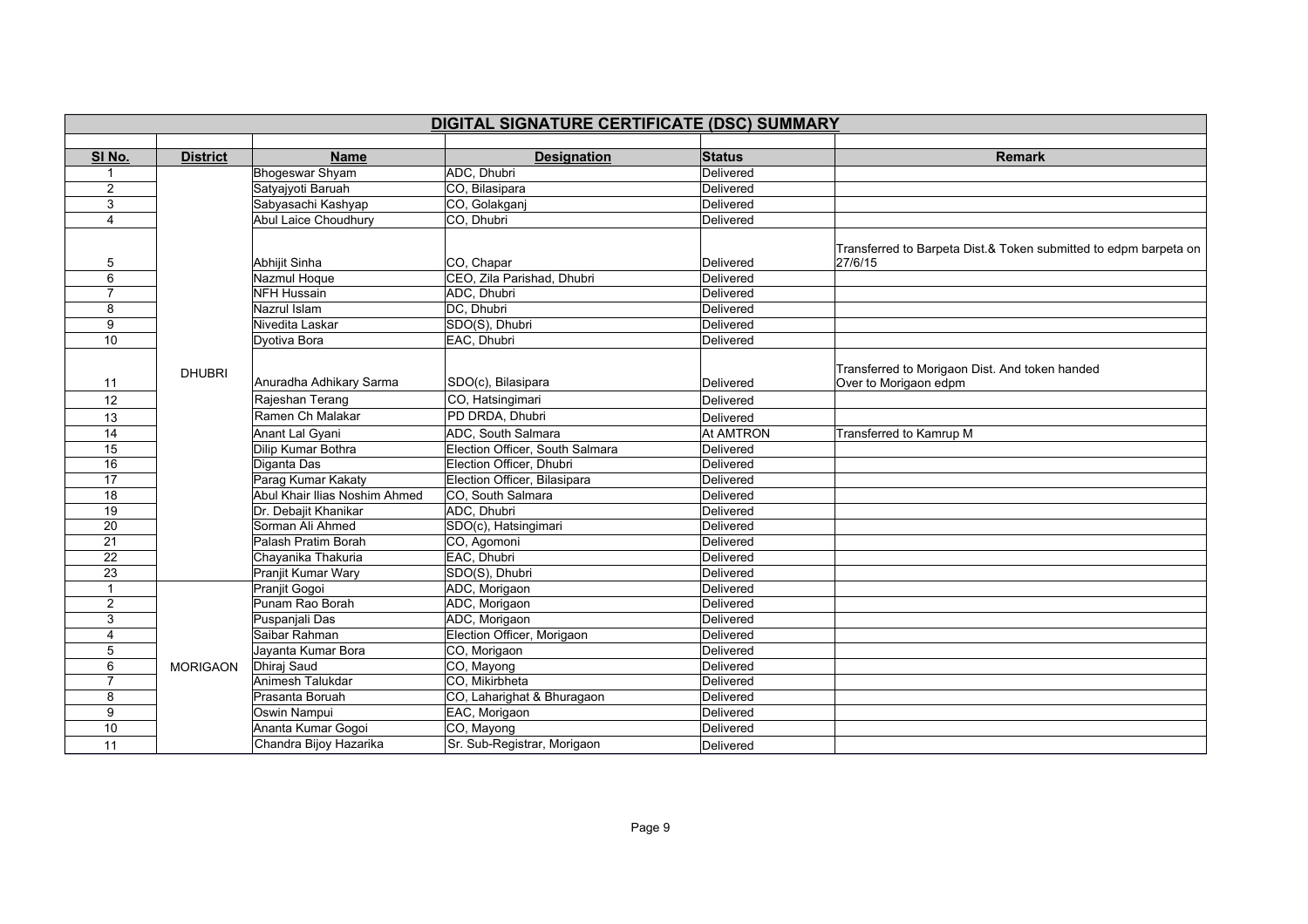| DIGITAL SIGNATURE CERTIFICATE (DSC) SUMMARY |                  |                            |                                                          |               |                              |  |
|---------------------------------------------|------------------|----------------------------|----------------------------------------------------------|---------------|------------------------------|--|
|                                             |                  |                            |                                                          |               |                              |  |
| SI No.                                      | <b>District</b>  | <b>Name</b>                | <b>Designation</b>                                       | <b>Status</b> | <b>Remark</b>                |  |
|                                             |                  |                            |                                                          |               |                              |  |
|                                             |                  | Hem Kanta Pegu             | ADC, Lakhimpur                                           | Delivered     | Revoked due to blocked token |  |
| 2                                           |                  | Manojyoti Kutum            | CO, North Lakhimpur                                      | Delivered     |                              |  |
| 3                                           |                  | Ranjit Swargiary           | CO, Narayanpur                                           | Delivered     |                              |  |
| 4                                           |                  | <b>Bipul Kumar Das</b>     | CO, Dhakuakhana                                          | Delivered     |                              |  |
| 5                                           |                  | <b>Bishnu Dutta Sharma</b> | Election Officer, Lakhimpur; Naoboicha CO(i/c) Delivered |               |                              |  |
| 6                                           | <b>LAKHIMPUR</b> | Gauray Bothra              | DC, Lakhimpur                                            | Delivered     |                              |  |
| $\overline{ }$                              |                  | Abhijit Baruah             | ADC, Lakhimpur                                           | Delivered     |                              |  |
| 8                                           |                  | Romy Baruah                | CO. Subansiri                                            | Delivered     |                              |  |
| 9                                           |                  | Debasish Baishya           | SDO(c), Dhakuakhana                                      | Delivered     |                              |  |
| 10                                          |                  | <b>Bipul Das</b>           | Election Officer, Dhakuakhana                            | Delivered     |                              |  |
| 11                                          |                  | Geetalee Dowarah           | CO, Bihpuria                                             | Delivered     |                              |  |
| $\overline{12}$                             |                  | Mrs Chandana Boruah        | EAC, Lakhimpur                                           | Delivered     |                              |  |
| 13                                          |                  | Dibakar Doley              | ADC, Lakhimpur                                           | Delivered     | Mail Ack                     |  |
|                                             |                  |                            |                                                          |               |                              |  |
|                                             |                  | Krishna Baruah             | ADC, Nalbari                                             | Delivered     | Revoked due to blocked token |  |
| $\mathbf{2}$                                |                  | Anurupa Baruah             | CO, Barbhag                                              | Delivered     |                              |  |
| 3                                           |                  | Pami Brahma                | CO. Tihu                                                 | Delivered     |                              |  |
| $\overline{4}$                              |                  | Hanif Noorani              | CO. Paschim Nalbari/Chamata                              | Delivered     |                              |  |
| 5                                           |                  | Dr. Indranoshee Das        | CO, Banekuchi                                            | Delivered     |                              |  |
| 6                                           |                  | Roktim Boruah              | EAC. Nalbari                                             | Delivered     |                              |  |
| $\overline{ }$                              |                  | Pankaj Chamuah             | EAC. Nalbari                                             | Delivered     |                              |  |
| 8                                           |                  | Gauri Sankar Sarmah        | Election Officer, Nalbari                                | Delivered     |                              |  |
| 9                                           | <b>NALBARI</b>   | Panchami Choudhury         | CO, Nalbari                                              | Delivered     |                              |  |
| $\overline{10}$                             |                  | Tankeswar Das              | CO, Barkhetri                                            | Delivered     |                              |  |
| 11                                          |                  | Kalpana Deka               | CO, Ghograpar                                            | Delivered     |                              |  |
| 12                                          |                  | Sisir Kumar Baruah         | CEO, Nalbari                                             | Delivered     |                              |  |
| 13                                          |                  | Kartik Kalita              | EAC, Nalbari                                             | Delivered     |                              |  |
| 14                                          |                  | Jolly Das Brahma           | ADC. Nalbari                                             | Delivered     |                              |  |
| 15                                          |                  | Noren Das                  | EAC, Nalbari                                             | Delivered     |                              |  |
| 16                                          |                  | <b>Bulbul Roy</b>          | SDO(s), Nalbari                                          | Delivered     |                              |  |
| 17                                          |                  | Nirola Phangchopi          | EAC, Nalbari                                             | Delivered     |                              |  |
| 18                                          |                  | <b>Tankeswar Saikia</b>    | Sub-Registrar, Nalbari                                   | At AMTRON     |                              |  |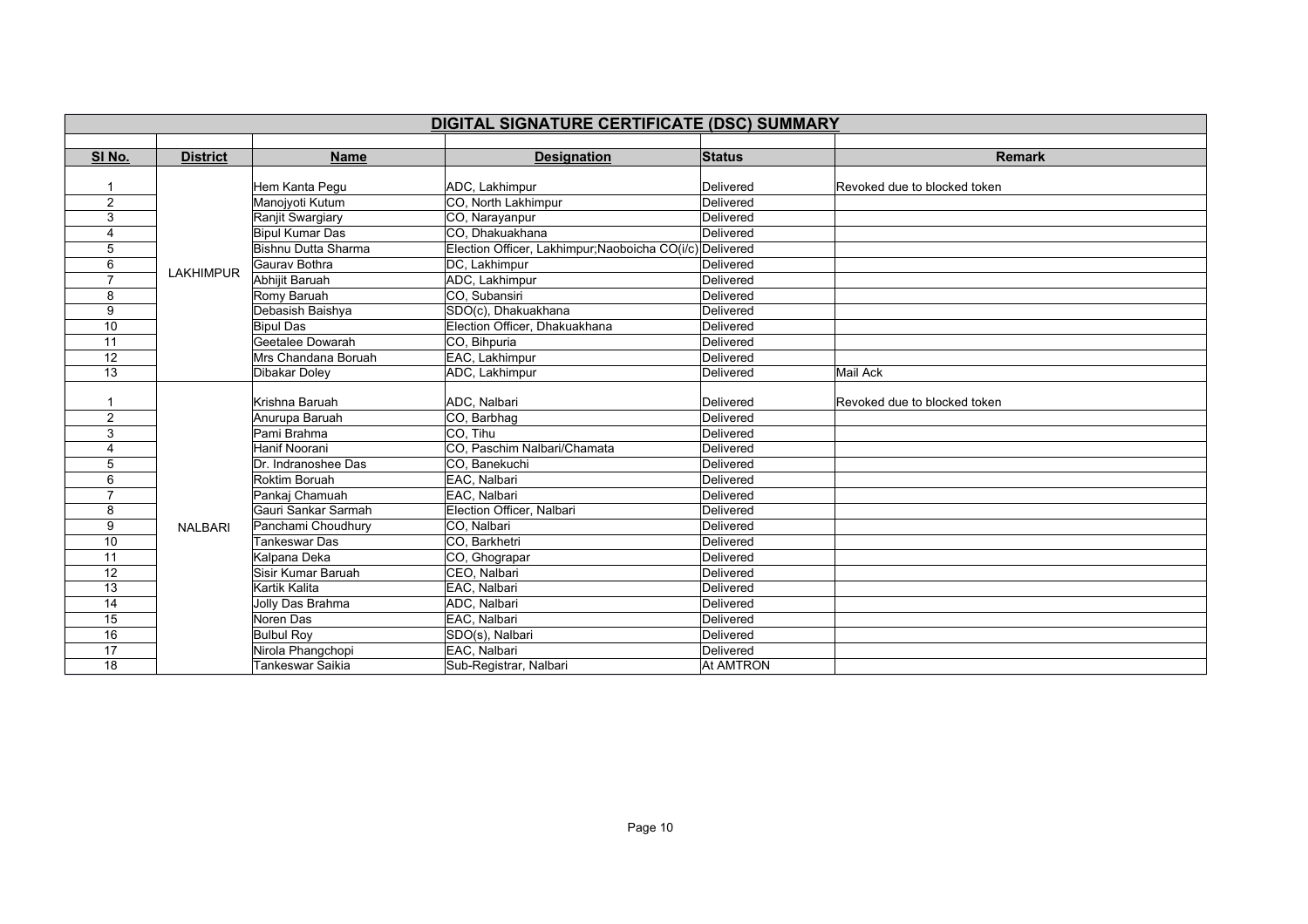|                 | DIGITAL SIGNATURE CERTIFICATE (DSC) SUMMARY |                     |                              |                      |               |  |  |
|-----------------|---------------------------------------------|---------------------|------------------------------|----------------------|---------------|--|--|
|                 |                                             |                     |                              |                      |               |  |  |
| SI No.          | <b>District</b>                             | <b>Name</b>         | <b>Designation</b>           | <b>Status</b>        | <b>Remark</b> |  |  |
|                 |                                             | Parijat Bhuyan      | CO, Kaliabor                 | Delivered            |               |  |  |
| $\overline{2}$  |                                             | <b>Bitupan Neog</b> | Election Officer, Nagaon     | Delivered            |               |  |  |
| 3               |                                             | Miftahuddin Ahmed   | Election Officer, Nagaon     | Delivered            |               |  |  |
| 4               |                                             | Rashmi Baruah Gogoi | EAC, Nagaon                  | Delivered            |               |  |  |
| 5               |                                             | Anindita Kashyap    | EAC, Nagaon                  | Delivered            |               |  |  |
| 6               |                                             | Junu Das Saikia     | ADC, Nagaon                  | Delivered            |               |  |  |
|                 |                                             | Amitabh Rajkhowa    | ADC, Nagaon                  | Delivered            |               |  |  |
| 8               |                                             | Satyajit Chetia     | CO, Lanka                    | Delivered            |               |  |  |
| 9               |                                             | Ringkang Mashahary  | EAC, Kaliabor                | Delivered            |               |  |  |
| 10              |                                             | Purabi Konwar       | ADC, Nagaon                  | Delivered            |               |  |  |
| 11              |                                             | Dipankar Das        | CO, Samaguri                 | Delivered            |               |  |  |
| 12              |                                             | Emily Baruah        | CO, Hojai                    | Delivered            |               |  |  |
| $\overline{13}$ | <b>NAGAON</b>                               | Dipa Das            | ADC, Nagaon                  | Delivered            |               |  |  |
| 14              |                                             | Lachit Kumar Das    | CO, Dhing                    | Delivered            |               |  |  |
| 15              |                                             | Madhumita Bhagwati  | SDO(C), Kaliabor             | Delivered            |               |  |  |
| 16              |                                             | Anupam Deka         | DO, Kampur                   | Delivered            |               |  |  |
| 17              |                                             | Sushama Hazarika    | CO, Rupahi                   | Delivered            |               |  |  |
| 18              |                                             | Sanjib Doloi        | CO, Doboka                   | Delivered            |               |  |  |
| 19              |                                             | Jeevan B            | Asstt. Commissioner, Nagaon  | Delivered            |               |  |  |
| $\overline{20}$ |                                             | Gauri Sankar Das    | CO, Nagaon Sadar             | Delivered            |               |  |  |
| 21              |                                             | Pallavi Kachary     | CO, Raha                     | Delivered            |               |  |  |
| 22              |                                             | Apurba Kumar Nath   | Election Officer, Kampur     | Delivered            |               |  |  |
| 23              |                                             | Amit Kumar Hari     | Sub-Registrar, Jakhalabandha | <b>Under Process</b> |               |  |  |
| $\overline{24}$ |                                             | Brojen Chandra Das  | ADC, Nagaon                  | <b>Under Process</b> |               |  |  |
| $\overline{25}$ |                                             | Kumar Pallav        | Sub-Registrar, Nagaon        | <b>Under Process</b> |               |  |  |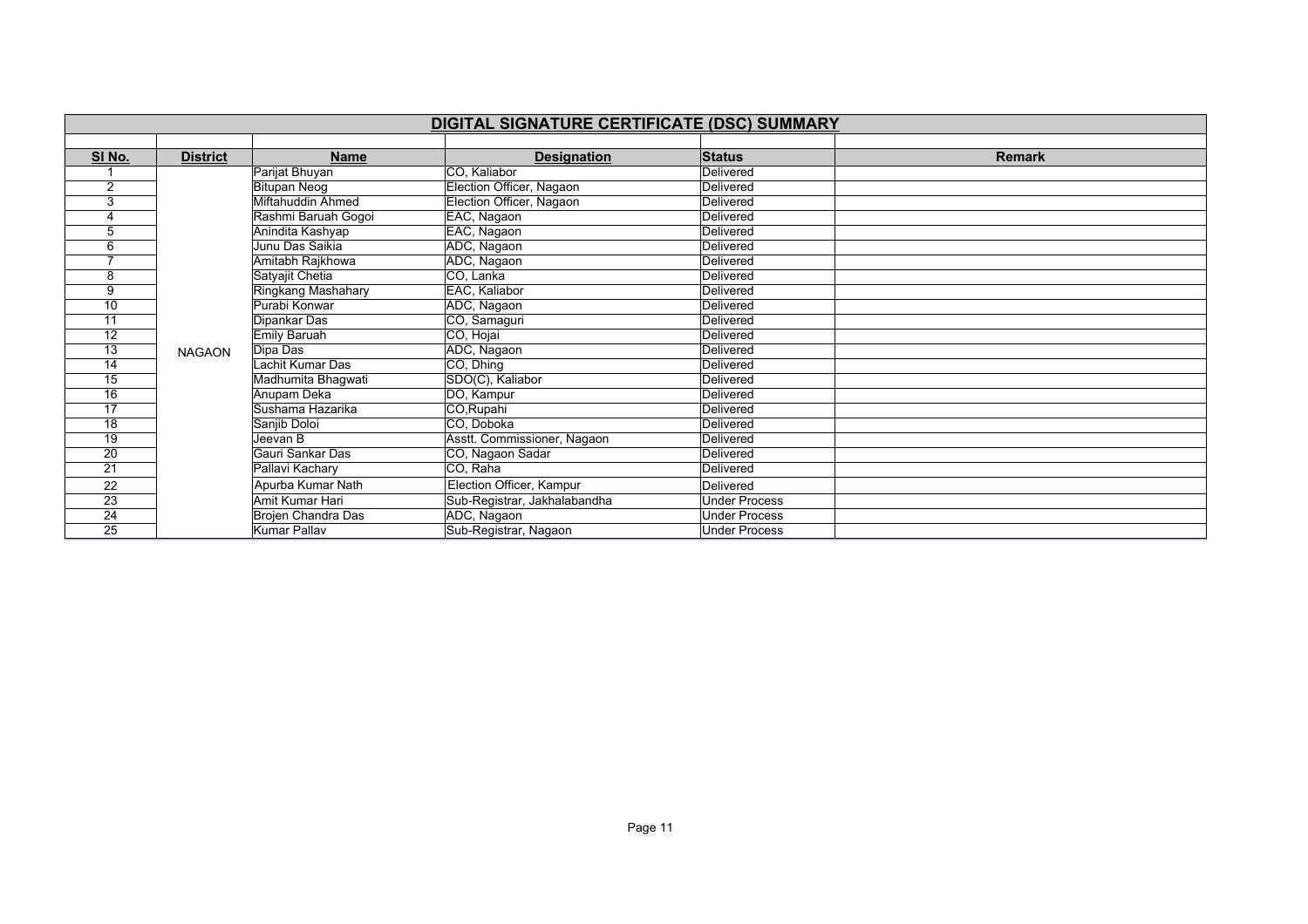|                       | DIGITAL SIGNATURE CERTIFICATE (DSC) SUMMARY |                                     |                                                      |                                          |                                                                                                    |  |  |
|-----------------------|---------------------------------------------|-------------------------------------|------------------------------------------------------|------------------------------------------|----------------------------------------------------------------------------------------------------|--|--|
|                       |                                             |                                     |                                                      |                                          |                                                                                                    |  |  |
| SI No.                | <b>District</b>                             | <b>Name</b>                         | <b>Designation</b>                                   | <b>Status</b>                            | <b>Remark</b>                                                                                      |  |  |
|                       |                                             | Tanuj Goswami                       | ADC, Golaghat                                        | Delivered                                |                                                                                                    |  |  |
| $\overline{2}$        |                                             | Nur Hussain                         | ADC, Golaghat                                        | Delivered                                |                                                                                                    |  |  |
| 3                     |                                             | Mrigesh Narayan Barua               | SDO(c), Bokakhat                                     | Delivered                                | Transferred to Nalbari and token handed over to<br>Project-coordinator 6/5/15                      |  |  |
| 4                     |                                             | Damodar Barman                      | EAC, Bokakhat                                        | Delivered                                |                                                                                                    |  |  |
| 5                     |                                             | Orpah Baglary                       | EAC, Bokakhat                                        | Delivered                                |                                                                                                    |  |  |
| 6                     |                                             | Jitu Kr. Das                        | Election Officer, Golaghat                           | Delivered                                |                                                                                                    |  |  |
| $\overline{7}$        |                                             | Palash Rajkumar Ahom                | CO, Morongi                                          | Delivered                                |                                                                                                    |  |  |
| 8                     |                                             | Ankur Bharali                       | CO, Sarupathar                                       | Delivered                                |                                                                                                    |  |  |
| 9                     |                                             | Nitin Khade                         | DC, Golaghat                                         | Delivered                                |                                                                                                    |  |  |
| 10                    |                                             | Rohiteswar Deori                    | ADC, Golaghat                                        | Delivered                                |                                                                                                    |  |  |
| 11                    | <b>GOLAGHAT</b>                             | Deba Kr. Mishra                     | SDC(C), Dhansiri                                     | <b>At AMTRON</b>                         | Transferred to Secretariat as Deputy Secretary, Home & Political<br>(Password Changed as 87654321) |  |  |
| $\overline{12}$       |                                             | Bedanga Talukdar                    | EAC, Golaghat                                        | Delivered                                |                                                                                                    |  |  |
| 13                    |                                             | Protima Barman                      | Election Officer, Bokakhat                           | Delivered                                |                                                                                                    |  |  |
| 14                    |                                             | Dithaka Nanda Hazarika              | CO, Golaghat                                         | Delivered                                |                                                                                                    |  |  |
| 15                    |                                             | Ananda Kr. Das                      | CO, Bokakhat                                         | Delivered                                |                                                                                                    |  |  |
| 16                    |                                             | Amar Jyoti Barman                   | Election Officer, SDO(c) Dhansiri                    | Delivered                                |                                                                                                    |  |  |
| 17                    |                                             | Pradip Kumar Sutradhar              | EAC, SDO(c) Dhansiri                                 | Delivered                                | Transferred to Narayanpur CO, Lakhimpur & Token submitted to<br>edpm lakhimpur on 27/6/15          |  |  |
| 18                    |                                             | Anowarul Haque                      | DC, Golaghat                                         | Delivered                                |                                                                                                    |  |  |
| 19                    |                                             | oni Borpatra Gohain                 | CO, Khumtai                                          | Delivered                                |                                                                                                    |  |  |
| 20                    |                                             | akhimi Dutta                        | CO, Dergaon                                          | Delivered                                |                                                                                                    |  |  |
| 21                    |                                             | Sonaram Khonikar                    | SDO(s), Golaghat                                     | Delivered                                |                                                                                                    |  |  |
| 22<br>$\overline{23}$ |                                             | Dibakar Sarma<br>Abhijit Kumar Nath | Sub-Registrar, Bokakhat<br>Sub-Registrar, Sarupathar | <b>Under Process</b><br><b>At AMTRON</b> | Mail ID not Provided                                                                               |  |  |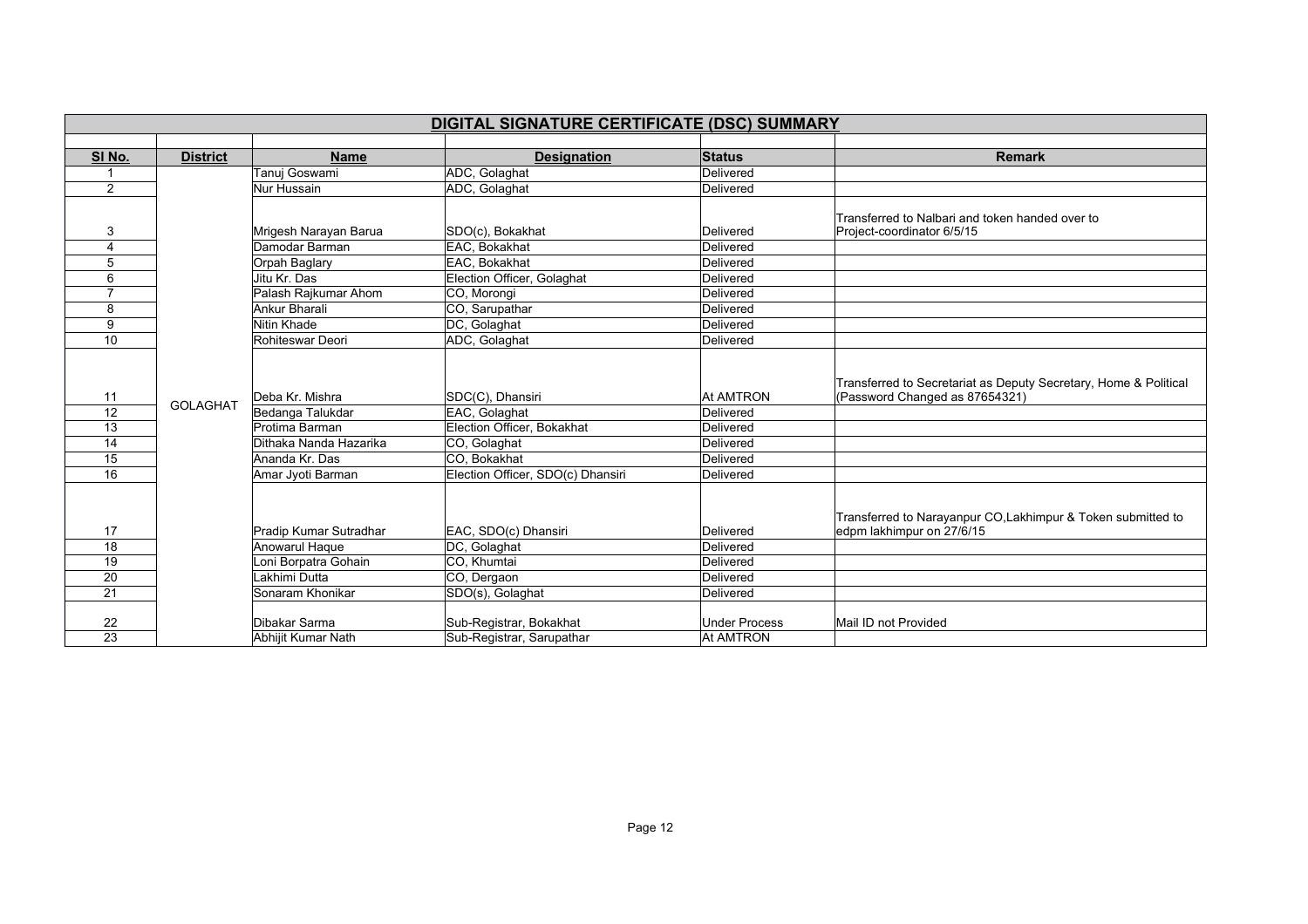| DIGITAL SIGNATURE CERTIFICATE (DSC) SUMMARY |                   |                             |                             |                  |                      |  |  |
|---------------------------------------------|-------------------|-----------------------------|-----------------------------|------------------|----------------------|--|--|
|                                             |                   |                             |                             |                  |                      |  |  |
| SI No.                                      | <b>District</b>   | <b>Name</b>                 | <b>Designation</b>          | <b>Status</b>    | <b>Remark</b>        |  |  |
|                                             |                   | Dhrubajyoti Deb             | CO, Karimganj               | <b>Delivered</b> |                      |  |  |
| $\overline{2}$                              |                   | Prabir Chandra Kakati       | PD, DRDA, Karimganj         | Delivered        |                      |  |  |
| 3                                           |                   | Arunava Dev                 | ADC, Karimganj              | Delivered        |                      |  |  |
|                                             |                   | Sujit Baglari               | CO, Nilambazar              | Delivered        |                      |  |  |
| 5                                           |                   | Anup Kumar Brahma           | CO, Ramkrishna Nagar        | Delivered        | <b>Token Revoked</b> |  |  |
| 6                                           |                   | Jessica Remzarmoii Lalsim   | CO, Patharkandi             | Delivered        |                      |  |  |
|                                             |                   | Pradip Kumar Gupta          | EAC, Karimganj              | Delivered        |                      |  |  |
| 8                                           | <b>KARIMGANJ</b>  | Deepmala Goala              | EAC, Karimganj              | Delivered        |                      |  |  |
| 9                                           |                   | Biresh Ch Nath              | ADC, Karimganj              | Delivered        | Revoked dated 4/6/15 |  |  |
| 10                                          |                   | Rupak Gupta                 | EAC, Karimganj              | Delivered        |                      |  |  |
| 11                                          |                   | Joy Shankar Sarma           | EAC, Karimganj              | Delivered        |                      |  |  |
| 12                                          |                   | Sanjib Gohain Boruah        | DC, Karimganj               | Delivered        |                      |  |  |
| 13                                          |                   | Anis Rasul Mazumder         | CO, Badarpur                | Delivered        |                      |  |  |
| 14                                          |                   | Ranajeet Kumar Laskar       | Election Officer, Karimganj | Delivered        |                      |  |  |
| 15                                          |                   | Rezaul Karim Barbhuiya      | Sub-Registrar, Patharkandi  | <b>At AMTRON</b> |                      |  |  |
| 16                                          |                   | <b>Bipin Kemprai</b>        | Sub-Registrar, Karimganj    | <b>At AMTRON</b> |                      |  |  |
|                                             |                   | Shamsher Singh              | DC, Hailakandi              | Delivered        |                      |  |  |
|                                             |                   | Ningthouja Kangabam Shantee |                             |                  |                      |  |  |
| $\overline{2}$                              |                   | Kumar Singha                | ADC, Hailakandi             | Delivered        |                      |  |  |
| 3                                           |                   | Fazlur Rahman Laskar        | SDO, i/c Katlicherra CO     | Delivered        |                      |  |  |
|                                             | <b>HAILAKANDI</b> | Sarfraz Haque               | CO, Hailakandi              | Delivered        |                      |  |  |
| 5                                           |                   | James Aind                  | EAC, Hailakandi             | Delivered        |                      |  |  |
| 6                                           |                   | Rebecca Lalnunngil Changsan | EAC, Hailakandi             | Delivered        |                      |  |  |
| $\overline{\phantom{a}}$                    |                   | Ruth Lienthang              | CO, Algapur                 | Delivered        |                      |  |  |
| 8                                           |                   | Mukul Kumar Saikia          | ADC, Hailakandi             | Delivered        |                      |  |  |
| 9                                           |                   | Phani Bhusan Roy            | ADC, Hailakandi             | Delivered        |                      |  |  |
| 10                                          |                   | Madhumita Nath              | CO & EM Lala                | Delivered        |                      |  |  |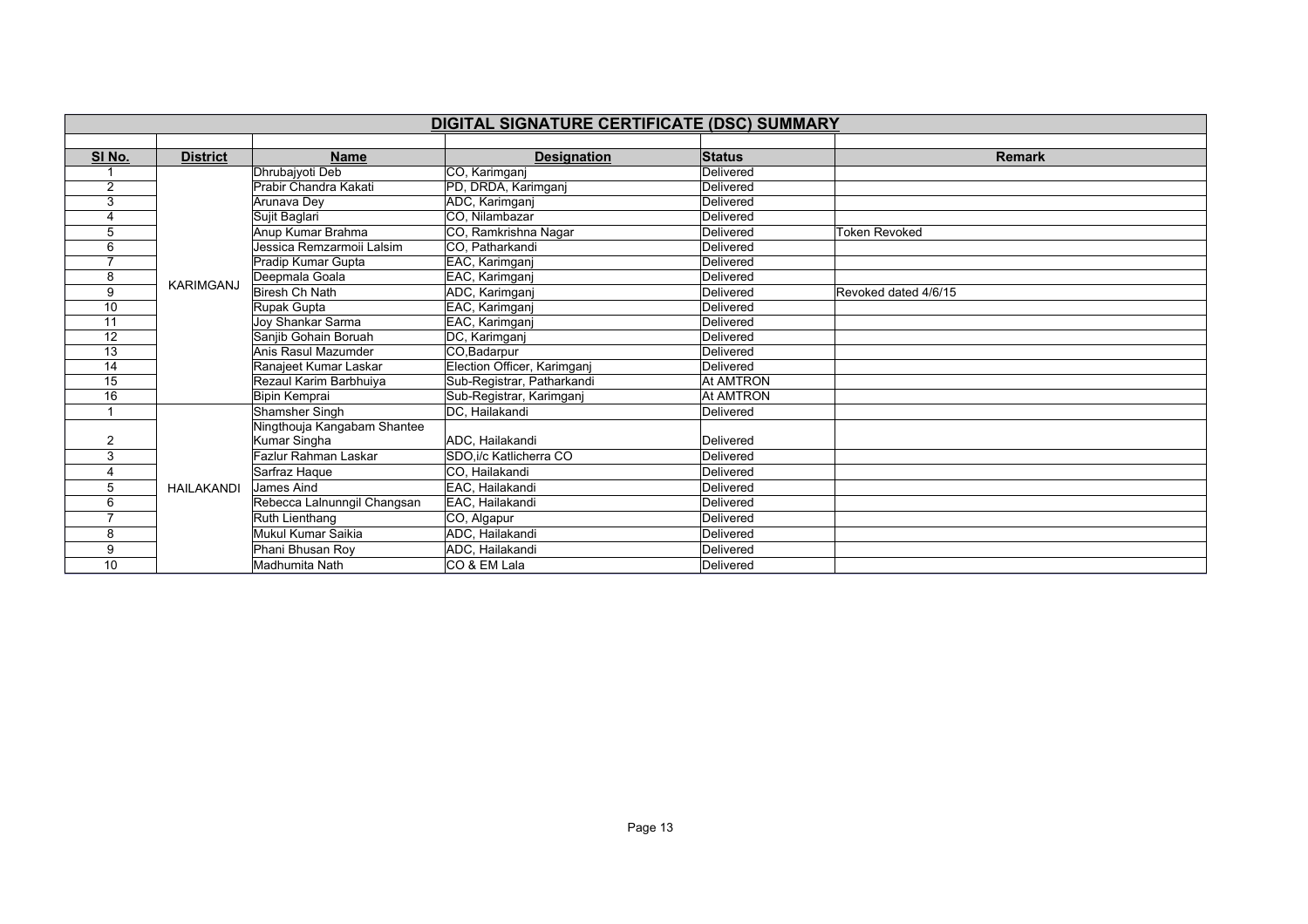| DIGITAL SIGNATURE CERTIFICATE (DSC) SUMMARY |                  |                          |                             |               |               |  |  |
|---------------------------------------------|------------------|--------------------------|-----------------------------|---------------|---------------|--|--|
|                                             |                  |                          |                             |               |               |  |  |
| SI No.                                      | <b>District</b>  | <b>Name</b>              | <b>Designation</b>          | <b>Status</b> | <b>Remark</b> |  |  |
|                                             |                  | Mirzana Hussain          | EAC, Dibrugarh              | Delivered     |               |  |  |
| $\overline{2}$                              |                  | Samprity Goswami         | CO.Naharkatia               | Delivered     |               |  |  |
| 3                                           |                  | Pabitra Kumar Das        | CO, Tingkhong               | Delivered     |               |  |  |
| 4                                           |                  | Alahzer Ali              | CO, Dibrugarh East          | Delivered     |               |  |  |
| 5                                           |                  | <b>Biswajit Phukan</b>   | Election Officer, Dibrugarh | Delivered     |               |  |  |
| 6                                           |                  | Smitakshi Baruah         | ADC, Dibrugarh              | Delivered     |               |  |  |
| $\overline{7}$                              |                  | Vibekananda Phookan      | PD DRDA, Dibrugarh          | Delivered     |               |  |  |
| 8                                           | <b>DIBRUGARH</b> | Hemanta Kumar Das        | ADC, Dibrugarh              | Delivered     |               |  |  |
| 9                                           |                  | Jogeswar Baruah          | ADC, Dibrugarh              | Delivered     |               |  |  |
| 10                                          |                  | Lakhinandan Gogoi        | ADC, Dibrugarh              | Delivered     |               |  |  |
| 11                                          |                  | Subhon Gowala            | CO, Dibrugarh West          | Delivered     |               |  |  |
| 12                                          |                  | Moon Gogoi               | CO, Tenghakhat              | Delivered     |               |  |  |
| $\overline{13}$                             |                  | Dipak Bhuyan             | CO, Chabua                  | Delivered     |               |  |  |
| 14                                          |                  | <b>Jabed Arman</b>       | CO, Moran                   | Delivered     |               |  |  |
| 15                                          |                  | Manorama Morang          | EAC, Dibrugarh              | Delivered     |               |  |  |
| $\overline{1}$                              |                  | Kimchin Lhangum          | CO, Sonai                   | Delivered     |               |  |  |
| 2                                           |                  | <b>Amrit Prabha Das</b>  | EAC, Cachar                 | Delivered     |               |  |  |
| 3                                           |                  | Hooman Gohain Baruah     | CO, Lakhipur                | Delivered     |               |  |  |
| 4                                           |                  | Lakshya Jyoti Das        | EAC, Silchar                | Delivered     |               |  |  |
| 5                                           | <b>CACHAR</b>    | Abdur Rahim Sheikh       | ADC, Silchar                | Delivered     |               |  |  |
| 6                                           |                  | Mrinal Kanti Das         | ADC, Cachar                 | Delivered     |               |  |  |
| $\overline{7}$                              |                  | Khaleda Sultana Ahmed    | CO, Katigorah               | Delivered     |               |  |  |
| 8                                           |                  | Madhumita Chaudhuri      | ADC, Cachar                 | Delivered     |               |  |  |
| 9                                           |                  | Dorothy Suchiang         | CO, Sadar, Silchar          | Delivered     |               |  |  |
| 10                                          |                  | Asim Kumar Bhattacharyya | ADC, Cachar                 | Delivered     |               |  |  |
|                                             |                  | Gaya Prasad Agarwal      | CO, Baska                   | Delivered     |               |  |  |
| 2                                           |                  | Kishan Kumar Sharma      | SDO(c), Tamulpur            | Delivered     |               |  |  |
| 3                                           |                  | Ratul Chandra Pathak     | CO, Barama                  | Delivered     |               |  |  |
|                                             |                  | Sadhan Kr Sarkar         | SDO(c), Salbari             | Delivered     |               |  |  |
| 5                                           | <b>BAKSA</b>     | Subhalaxmi Deka          | CO, Tamulpur                | Delivered     |               |  |  |
| 6                                           |                  | Vinod Seshan             | DC, Baksa                   | Delivered     |               |  |  |
| $\overline{7}$                              |                  | Debeswar Bora            | CO, Goreswar                | Delivered     |               |  |  |
| 8                                           |                  | Michael Ganglari         | ADC, Baksa                  | Delivered     |               |  |  |
| 9                                           |                  | Hemanta Prasad Rajkumar  | SDO(s), Baksa               | Delivered     |               |  |  |